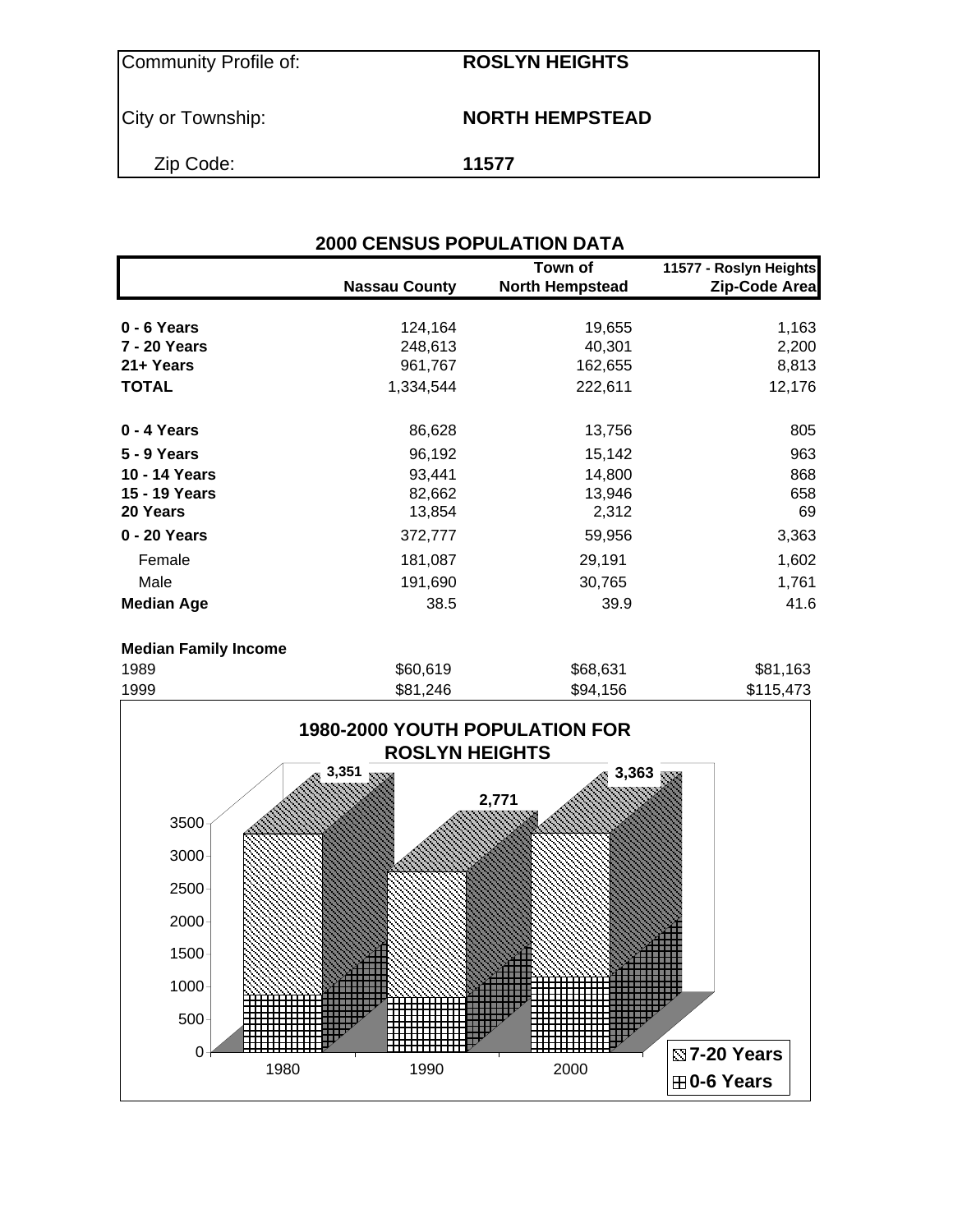## **2000 POPULATION PROJECTION DATA**

|                          | <b>Town of North</b><br><b>Nassau County</b><br><b>Hempstead</b> |         | 11577 - Roslyn Heights<br>Zip-Code Area |
|--------------------------|------------------------------------------------------------------|---------|-----------------------------------------|
|                          |                                                                  |         |                                         |
| $\overline{0 - 6}$ Years | 118,978                                                          | 17,596  | 1,002                                   |
|                          | 231,792                                                          | 36,149  | 2,327                                   |
| $ 21 + Y$ ears           | 978,505                                                          | 162,384 | 8,259                                   |
| <b>TOTAL</b>             | 1,329,275                                                        | 216,129 | 11,588                                  |
|                          |                                                                  |         |                                         |
| 0 - 4 Years              | 83,639                                                           | 12,094  | 711                                     |
| $5 - 9$ Years            | 90,106                                                           | 15,703  | 678                                     |
| 10 - 14 Years            | 82,042                                                           | 11,594  | 805                                     |
| ∥15 - 19 Years           | 79,040                                                           | 11,882  | 963                                     |
| 20 Years                 | 15,943                                                           | 2,472   | 172                                     |
|                          |                                                                  |         |                                         |
| $\ 0 - 20$ Years         | 350,770                                                          | 53,744  | 3,329                                   |

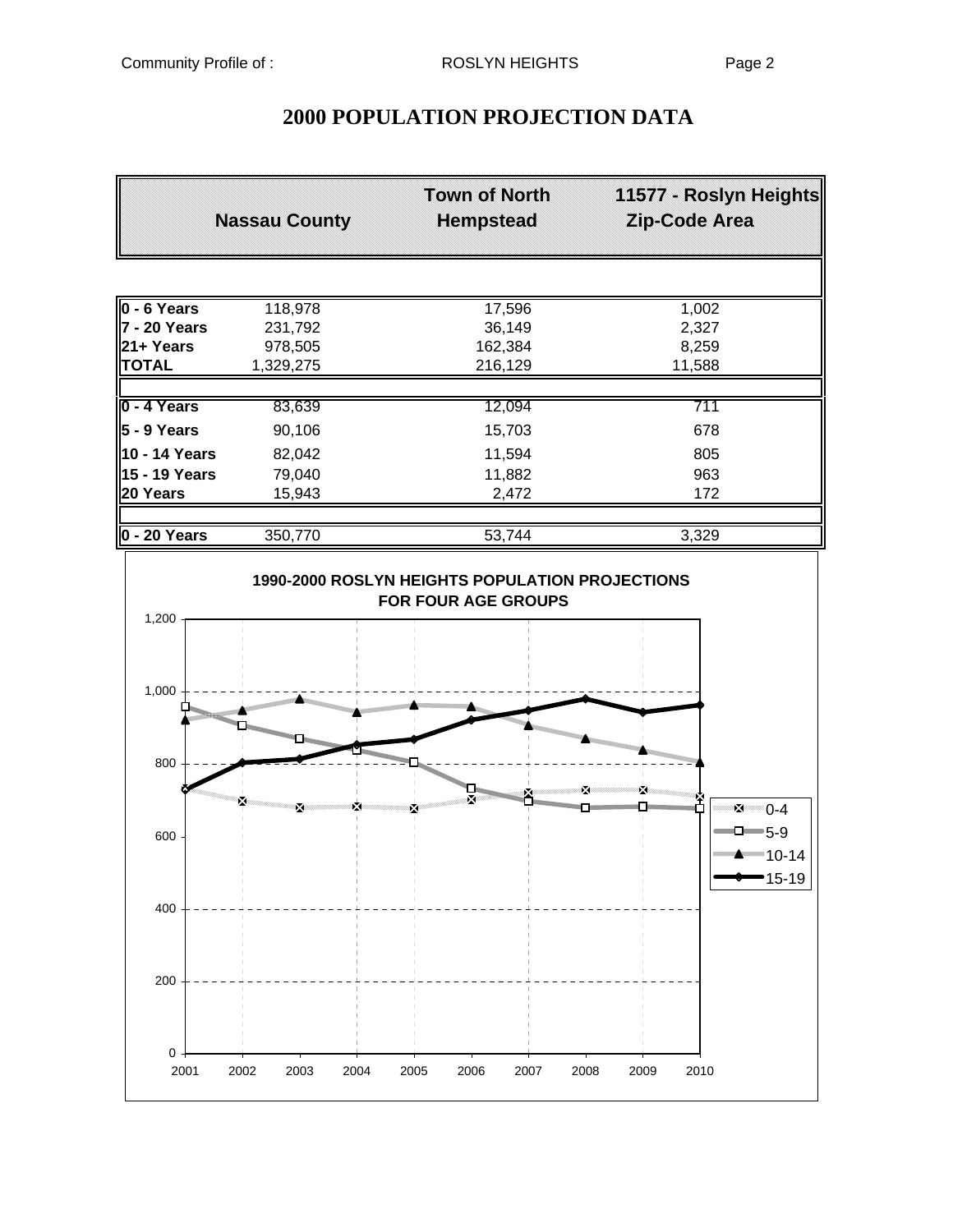### **TEMPORARY ASSISTANCE TO NEEDY FAMILIES (Formerly AFDC) (NUMBER OF INDIVIDUALS)**

|      |               | Town of                                                                                                     | 16-20 y       |
|------|---------------|-------------------------------------------------------------------------------------------------------------|---------------|
| Year | Nassau County | North Hempstead                                                                                             | Zip-Code Area |
| 1985 | 15,963        | 1,560                                                                                                       | 73            |
| 1986 | 15,337        | 1,468                                                                                                       | 83            |
| 1987 | 13,321        | 1,309                                                                                                       | 58            |
| 1988 | 12,410        | 1,314                                                                                                       | 62            |
| 1989 | 11,950        | 1,192                                                                                                       | 62            |
| 1990 | 12,607        | 1,294                                                                                                       | 83            |
| 1991 | 15,317        | 1,546                                                                                                       | 128           |
| 1992 | 16,528        | 1,674                                                                                                       | 129           |
| 1993 | 20,129        | 2,080                                                                                                       | 137           |
| 1994 | 20,622        | 2,207                                                                                                       | 146           |
| 1995 | 20,229        | 2,281                                                                                                       | 131           |
| 1996 | 17,800        | 1,960                                                                                                       | 110           |
| 1997 | 14,940        | 1,681                                                                                                       | 89            |
| 1998 | 12,706        | 1,397                                                                                                       | 72            |
| 1999 | 10,825        | 1,138                                                                                                       | 69            |
|      |               | 1987-1999 ROSLYN HEIGHTS, NASSAU COUNTY AND TOWN OF<br><b>NORTH HEMPSTEAD AFDC RATES PER 1000 RESIDENTS</b> |               |

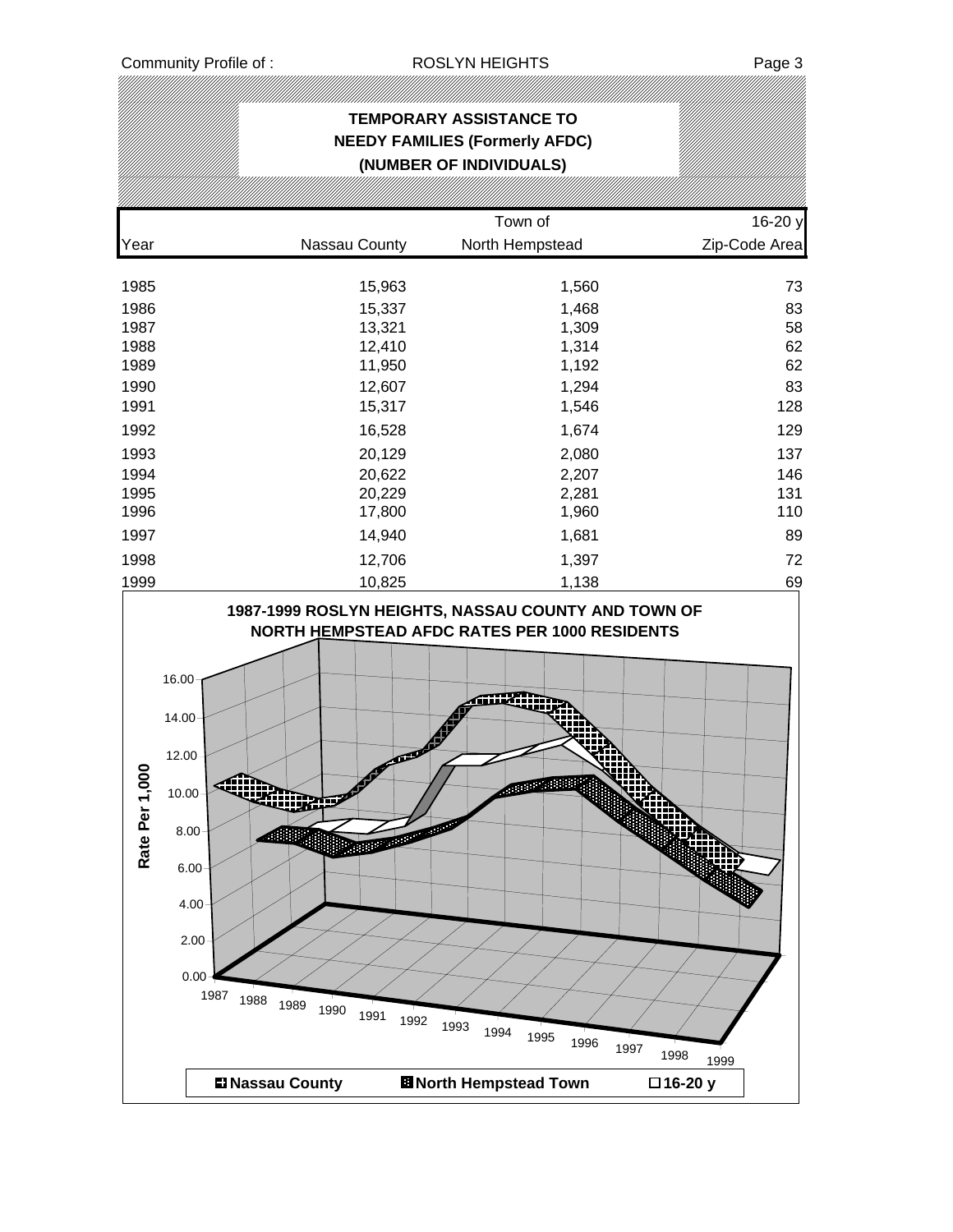#### **11577 ZIP-CODE AREA RESIDENT YOUTH OFFENSES**

|      |                | 7-15 Years Old     |                |                         |
|------|----------------|--------------------|----------------|-------------------------|
|      |                | <b>Station</b>     | Subjects of    |                         |
| Year | <b>Arrests</b> | <b>Adjustments</b> | Investigation  | <b>Totals</b>           |
| 1990 | 0              | 10                 | $\overline{2}$ | 12                      |
| 1991 | 0              | 17                 | 4              | 21                      |
| 1992 | 3              | 27                 | 3              | 33                      |
| 1993 | 6              | 13                 | $\overline{7}$ | 26                      |
| 1994 | 9              | 22                 | 12             | 43                      |
| 1995 | 14             | 30                 | 11             | 55                      |
| 1996 | 4              | 11                 | 9              | 24                      |
| 1997 | $\overline{7}$ | 13                 | 5              | 25                      |
|      |                |                    |                |                         |
|      |                | 16-20 Years Old    |                |                         |
|      |                | Subjects of        |                | <b>All Ages</b>         |
| Year | <b>Arrests</b> | Investigation      | <b>Totals</b>  | <b>Total Incidents*</b> |
| 1990 | 12             | 7                  | 19             | 31                      |
| 1991 | 8              | 14                 | 22             | 44                      |
| 1992 | 11             | 8                  | 19             | 52                      |
| 1993 | 16             | 9                  | 25             | 51                      |
| 1994 | 17             | 10                 | 27             |                         |
| 1995 | 9              | 16                 | 25             | 70<br>80                |
| 1996 | 14             | 12                 | 26             | 50                      |



\* Total incidents include arrests, station adjustments and subjects of investigation for 1988-1995. Youth offense data does not include data on convictions following from some of these arrests.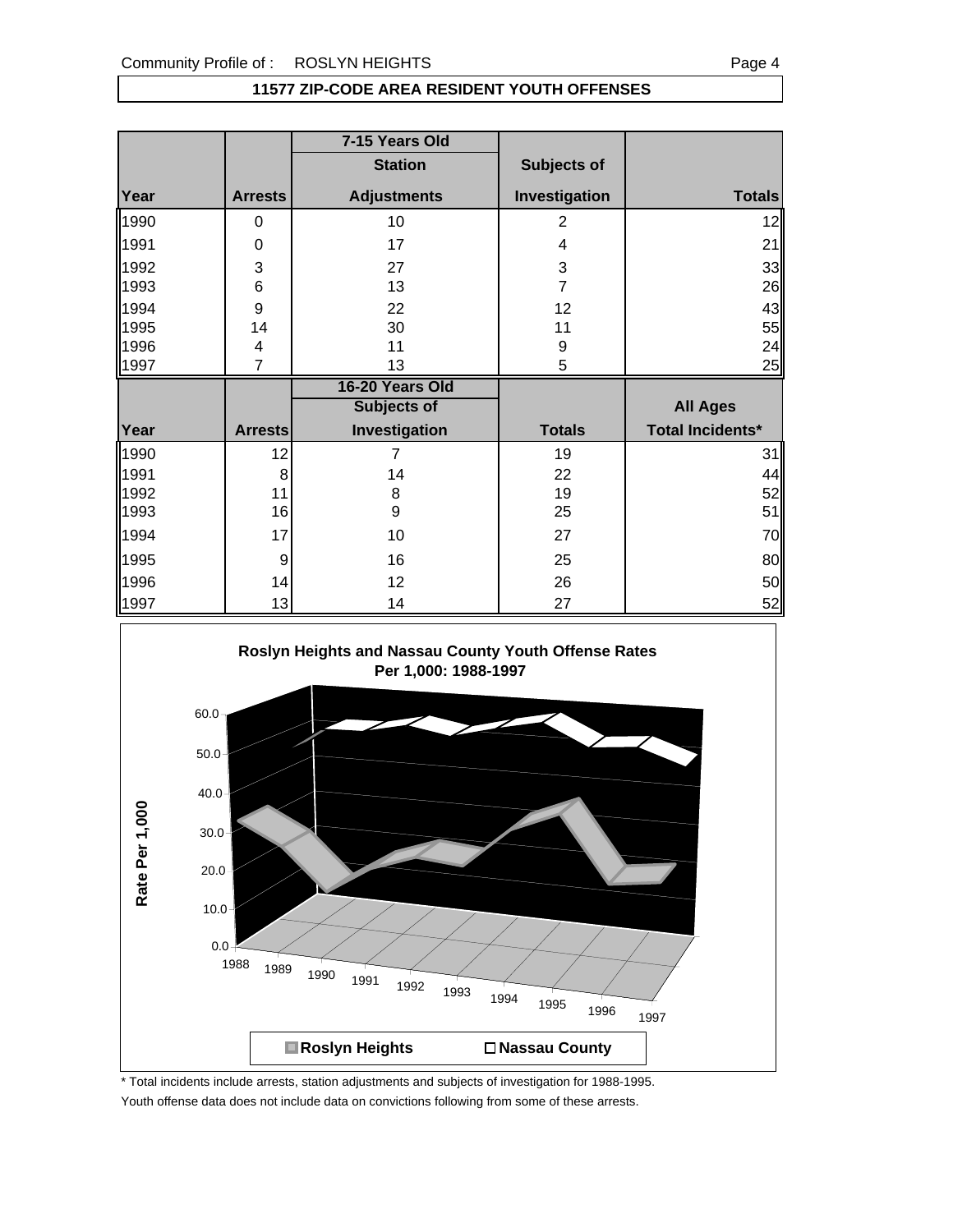Community Profile of : ROSLYN HEIGHTS Page 5

|                | Community Profile of : |                                                                   | RUSLYN HEIGHTS                                   |                              |              |                 |              | Page 5       |
|----------------|------------------------|-------------------------------------------------------------------|--------------------------------------------------|------------------------------|--------------|-----------------|--------------|--------------|
|                |                        | <b>11577 ZIP-CODE AREA RESIDENT YOUTH OFFENSES</b>                |                                                  |                              |              |                 |              |              |
|                |                        | Youth Offense Rate Per 1000 Resident Youth                        |                                                  |                              |              |                 |              |              |
|                |                        |                                                                   | <b>For Combined Offense Types and Total</b>      |                              |              |                 |              |              |
|                |                        |                                                                   |                                                  |                              |              |                 |              |              |
|                | Drug &                 | Violent &                                                         |                                                  |                              |              | <b>Criminal</b> |              |              |
| Year           |                        | <b>Alcohol Threatening</b>                                        | <b>Property</b>                                  | <b>Status</b>                | <b>Theft</b> | <b>Nonconf</b>  | <b>Other</b> | <b>Total</b> |
| 1990           | 1.6                    | 3.6                                                               | 2.1                                              | 1.6                          | 3.6          | 1.0             | 1.6          | 16.1         |
| 1991           | 2.1                    | 6.4                                                               | 1.6                                              | 3.2                          | 2.1          | 3.2             | 2.7          | 23.4         |
| 1992           | 1.1                    | 5.3                                                               | 5.3                                              | 5.3                          | 4.2          | 1.6             | 3.2          | 27.4         |
| 1993           | 2.1                    | 6.2                                                               | 5.2                                              | 1.0                          | 7.3          | 0.5             | 4.1          | 26.4         |
| 1994           | 2.1                    | 9.4                                                               | 3.7                                              | 5.7                          | 8.3          | 0.5             | 6.8          | 36.5         |
| 1995           | 2.1                    | 6.2                                                               | 5.7                                              | 7.8                          | 8.3          | 5.7             | 5.7          | 41.4         |
| 1996           | 1.5                    | 6.7                                                               | 1.5                                              | 2.1                          | 8.2          | 2.6             | 3.1          | 25.7         |
| 1997           | 2.6                    | 8.9                                                               | 1.1                                              | 2.1<br><b>Youth Offenses</b> | 6.3          | 0.5             | 5.8          | 27.3         |
|                |                        |                                                                   | For Combined Offense Types and Total             |                              |              |                 |              |              |
|                |                        |                                                                   |                                                  |                              |              |                 |              |              |
|                | Drug &                 | <b>Violent &amp;</b>                                              |                                                  |                              |              | <b>Criminal</b> |              |              |
| Year           |                        | <b>Alcohol Threatening</b>                                        | <b>Property</b>                                  | <b>Status</b>                | <b>Theft</b> | <b>Nonconf</b>  | <b>Other</b> | <b>Total</b> |
| 1990           | 3                      |                                                                   | 4                                                | 3                            |              | 2               | 3            | 31           |
| 1991           | 4                      | 12                                                                | 3                                                | 6                            | 4            | 6               | 5            | 44           |
| 1992           | 2                      | 10                                                                | 10                                               | 10                           | 8            | 3               | 6            | 52           |
| 1993           | 4                      | 12                                                                | 10                                               | $\overline{2}$               | 14           | 1               | 8            | 51           |
| 1994           | 4                      | 18                                                                | 7                                                | 11                           | 16           | 1               | 13           | 70           |
| 1995           | 4                      | 12                                                                | 11                                               | 15                           | 16           | 11              | 11           | 80           |
| 1996           | 3                      | 13                                                                | 3                                                | 4                            | 16           | 5               | 6            | 50           |
| 1997           | 5                      | 17                                                                | $\overline{2}$                                   | 4                            | 12           | 1               | 11           | 52           |
|                |                        |                                                                   |                                                  |                              |              |                 |              |              |
|                |                        | 1990-1997 Violent & Threatening, and Drug & Alcohol Youth Offense | <b>Rates in Roslyn Heights and Nassau County</b> |                              |              |                 |              |              |
|                | 16.0                   |                                                                   |                                                  |                              |              |                 |              |              |
|                | 14.0                   |                                                                   |                                                  |                              |              |                 |              |              |
|                |                        |                                                                   |                                                  |                              |              |                 |              |              |
|                | 12.0                   |                                                                   |                                                  |                              |              |                 |              |              |
|                | 10.0                   |                                                                   |                                                  |                              |              |                 |              |              |
|                |                        |                                                                   |                                                  |                              |              |                 |              |              |
|                | 8.0                    |                                                                   |                                                  |                              |              |                 |              |              |
| Rate Per 1,000 | 6.0                    |                                                                   |                                                  |                              |              |                 |              |              |
|                |                        |                                                                   |                                                  |                              |              |                 |              |              |
|                | 4.0                    |                                                                   |                                                  |                              |              |                 |              |              |

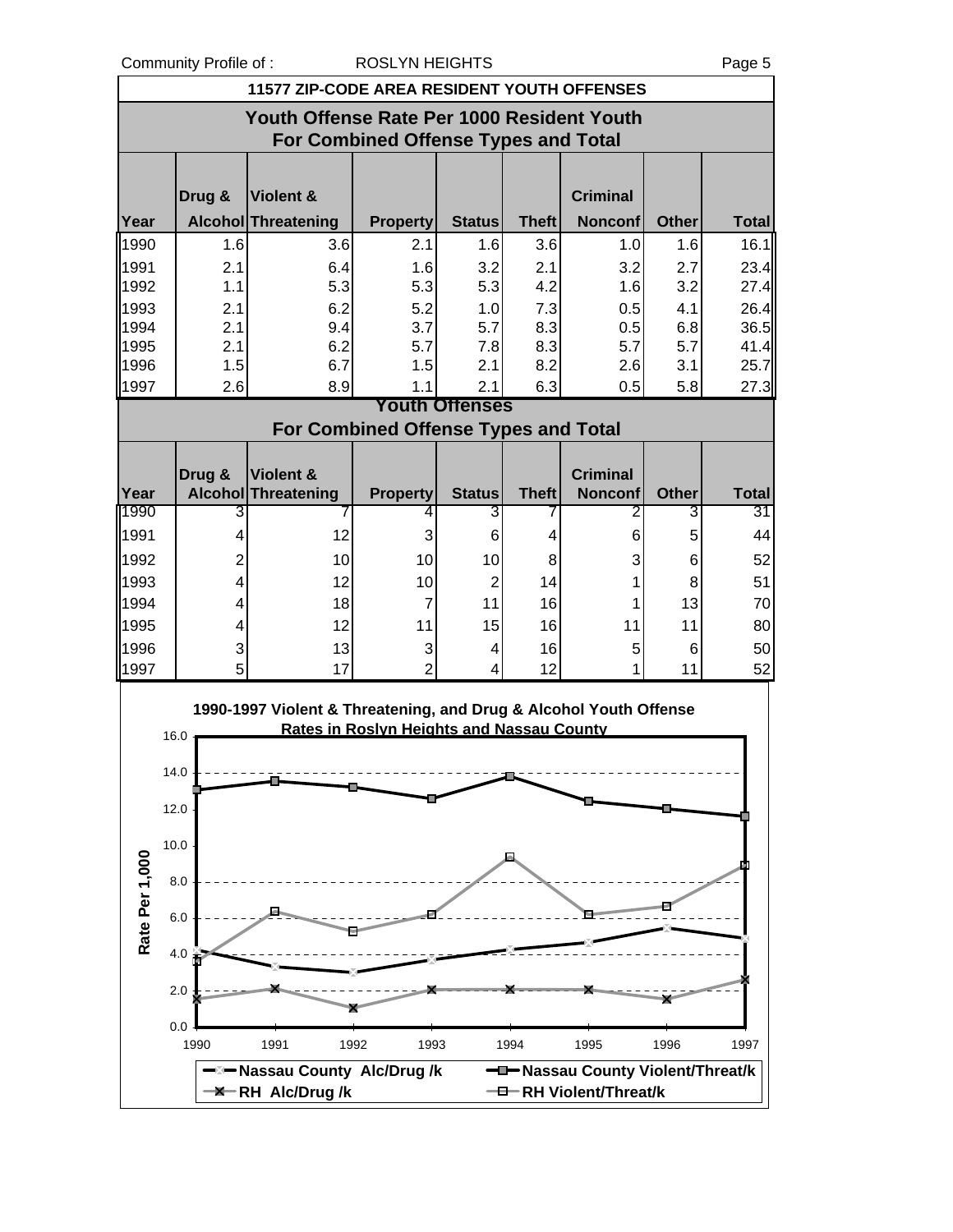



"Other" Communities Include: Floral Pk, Manhasset, Garden City, E Meadow, Lynbrook, Old Westbury, Seaford & New Hyde Pk. Each of which comprise less than 4% of all offenses by Roslyn Hts youth.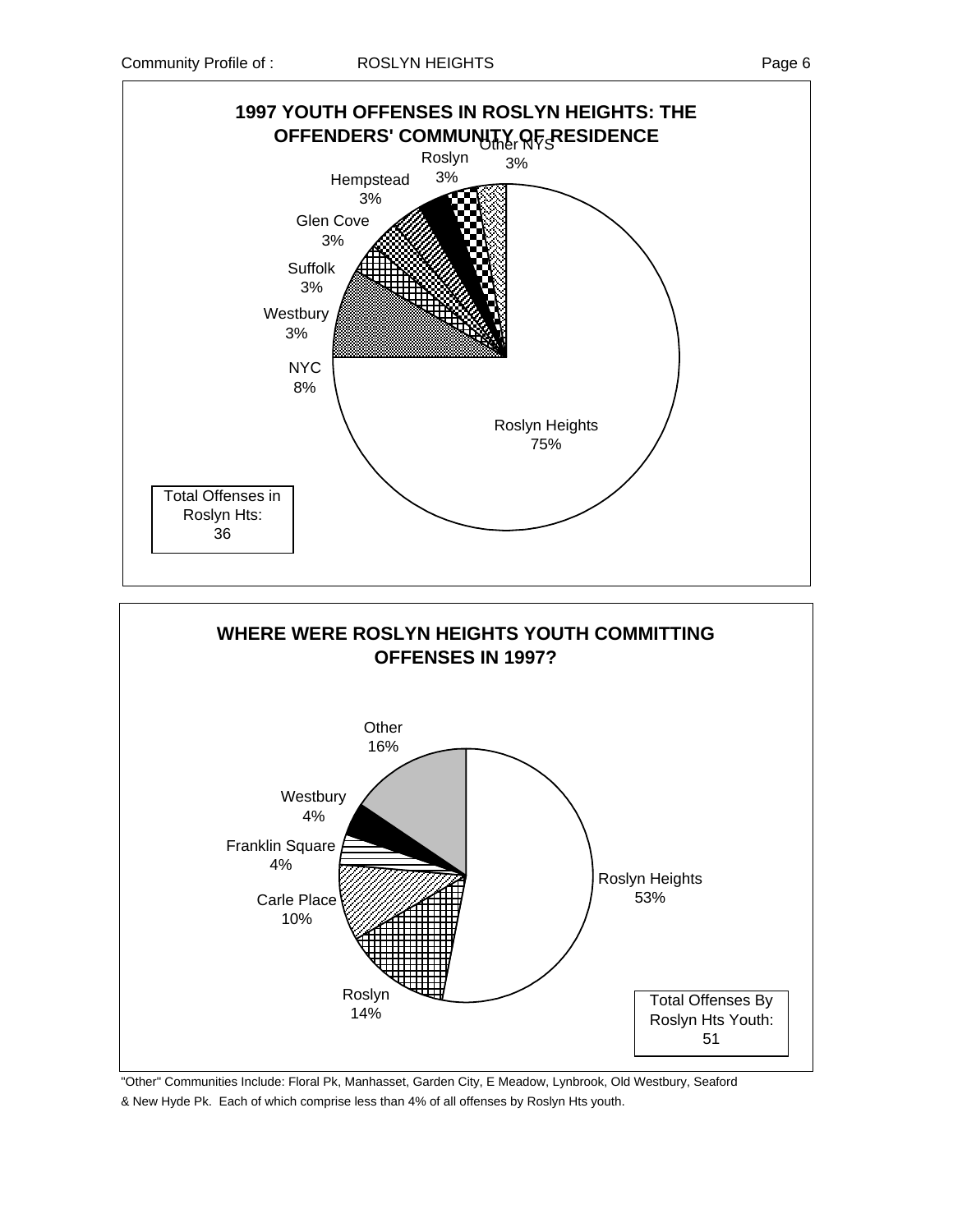|                       |                         |              |                |              |                |                          |                | 1991-97       |
|-----------------------|-------------------------|--------------|----------------|--------------|----------------|--------------------------|----------------|---------------|
|                       |                         |              |                |              |                |                          |                | Percent       |
| Age                   | 1991                    | 1992         | 1993           | 1994         | 1995           | 1996                     | 1997           | Change        |
| 10 Yr & Less          | 1                       | 1            | $\Omega$       | $\Omega$     | 4              | $\overline{0}$           |                | $0 - 100.0\%$ |
| %                     | 16.7%                   | 11.1%        | 0.0%           | 0.0%         | 30.8%          | 0.0%                     | 0.0%           |               |
| 11 to 12              | $\overline{0}$          | 3            | $\mathbf 0$    | $\mathbf{0}$ | $\mathbf{1}$   | $\mathbf 1$              | $\Omega$       |               |
| $\%$                  | 0.0%                    | 33.3%        | 0.0%           | 0.0%         | 7.7%           | 25.0%                    | 0.0%           |               |
| $\overline{13}$       | $\overline{0}$          | 1            | $\Omega$       | $\Omega$     | $\Omega$       | $\Omega$                 | $\Omega$       |               |
| %                     | 0.0%                    | 11.1%        | 0.0%           | 0.0%         | 0.0%           | 0.0%                     | 0.0%           |               |
| 14                    | $\mathbf{1}$            | $\mathbf{1}$ | $\mathbf{0}$   | 3            | $\overline{4}$ | $\overline{\phantom{0}}$ | $\mathbf 1$    | 0.0%          |
| $\%$                  | 16.7%                   | 11.1%        | 0.0%           | 27.3%        | 30.8%          | 0.0%                     | 25.0%          |               |
| $15\,$                | $\overline{\mathbf{4}}$ | 1            | 1              | 3            | 1              | 1                        | 2              | $-50.0%$      |
| $\%$                  | 66.7%                   | 11.1%        | 50.0%          | 27.3%        | 7.7%           | 25.0%                    | 50.0%          |               |
| 16                    | $\overline{0}$          | $\mathbf{1}$ | $\overline{0}$ | 3            | $\overline{2}$ | $\mathbf 1$              | $\mathbf 1$    |               |
| %                     | 0.0%                    | 11.1%        | 0.0%           | 27.3%        | 15.4%          | 25.0%                    | 25.0%          |               |
| 17 <sub>1</sub>       | $\Omega$                | 1            | $\Omega$       | 1            | $\Omega$       | 1                        | $\Omega$       |               |
| $\%$                  | 0.0%                    | 11.1%        | 0.0%           | 9.1%         | 0.0%           | 25.0%                    | 0.0%           |               |
| 18                    | $\Omega$                | $\Omega$     | $\Omega$       | $\Omega$     | $\mathbf 1$    | $\Omega$                 | $\Omega$       |               |
| $\frac{0}{0}$         | 0.0%                    | 0.0%         | 0.0%           | 0.0%         | 7.7%           | 0.0%                     | 0.0%           |               |
| 19 to 20              | $\Omega$                | $\mathbf 0$  | 1              | $\mathbf{1}$ | $\Omega$       | $\Omega$                 | $\Omega$       |               |
| $\%$                  | 0.0%                    | 0.0%         | 50.0%          | 9.1%         | 0.0%           | 0.0%                     | 0.0%           |               |
| <b>Roslyn Heights</b> |                         |              |                |              |                |                          |                |               |
| <b>Total</b>          | $6\overline{6}$         | 9            | 2              | 11           | 13             | $\overline{4}$           | $\overline{4}$ | $-33.3%$      |
| Rate Per 1,000 2.6    |                         | 3.7          | 0.8            | 4.4          | 5.2            | 1.6                      | 1.6            | $-38.5%$      |
| <b>Nassau County</b>  |                         |              |                |              |                |                          |                |               |
| Rate Per 1,000        | 5.19                    | 6.63         | 8.98           | 8.68         | 7.52           | 7.23                     | 7.30           | 40.5%         |

#### **Resident Roslyn Heights Runaway and Homeless Youth by Age Group**

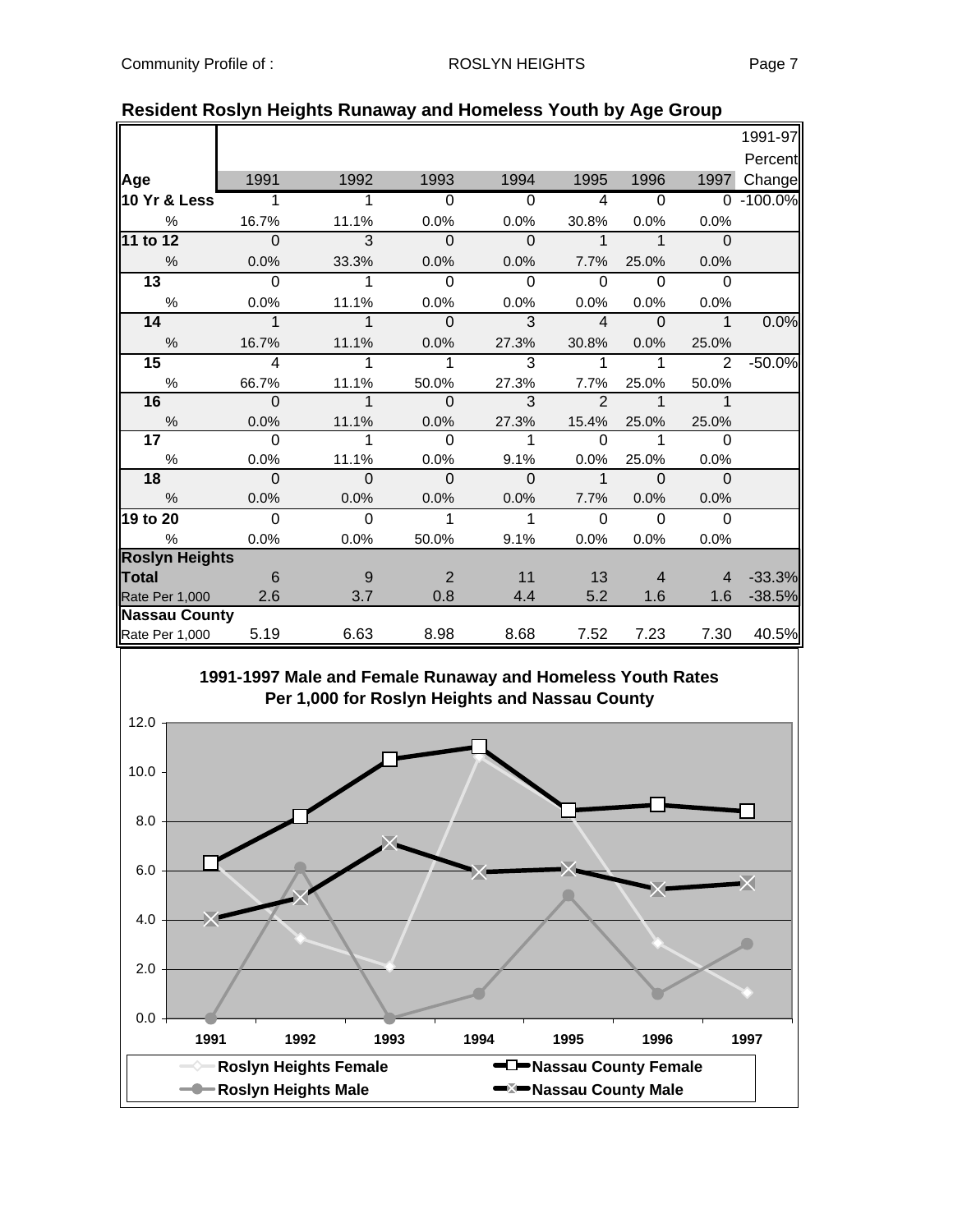## **PUBLIC SCHOOL ENROLLMENT IN ROSLYN UFSD**

|      | European          | African                                               |          | Asian    | <b>Native</b>  |               |       |
|------|-------------------|-------------------------------------------------------|----------|----------|----------------|---------------|-------|
| Year | American          | American                                              | Latino   | American | American       | Total         |       |
|      |                   |                                                       |          |          |                |               |       |
| 1987 | 2,145             | 157                                                   | 55       | 171      | 1              | 2,529         |       |
| 1988 | 2,097             | 162                                                   | 64       | 169      | 2              | 2,494         |       |
| 1989 | 2,025             | 164                                                   | 67       | 188      | 1              | 2,445         |       |
| 1990 | 2,034             | 164                                                   | 62       | 178      | 0              | 2,438         |       |
| 1991 | 1,989             | 135                                                   | 57       | 244      | 0              | 2,425         |       |
| 1992 | 2,016             | 140                                                   | 70       | 228      | 3              | 2,457         |       |
| 1993 | 2,002             | 150                                                   | 93       | 223      | 0              | 2,468         |       |
| 1994 | 2,006             | 159                                                   | 87       | 234      | 1              | 2,487         |       |
| 1995 | 2,041             | 171                                                   | 82       | 231      | 1              | 2,526         |       |
| 1996 | 2,127             | 164                                                   | 88       | 258      | 1              | 2,638         |       |
| 1997 | 2,182             | 154                                                   | 98       | 235      | 1              | 2,670         |       |
| 1998 | 2,273             | 158                                                   | 107      | 217      | $\overline{2}$ | 2,757         |       |
| 1999 | 2,325             | 136                                                   | 113      | 229      | 0              | 2,803         |       |
|      |                   | Net Change in School Enrollment Between 1987 and 1999 |          |          |                |               |       |
|      |                   | European                                              | African  |          | Asian          | <b>Native</b> |       |
|      | 1987-99           | American                                              | American | Latino   | American       | American      | Total |
|      | Change in Number  | 180                                                   | $-21$    | 58       | 58             | -1            | 274   |
|      | Change as Percent | 8%                                                    | $-13%$   | 105%     | 34%            | $-100%$       | 11%   |

| Net Change in School Enrollment Between 1993 and 1999 |          |          |        |          |               |       |  |  |
|-------------------------------------------------------|----------|----------|--------|----------|---------------|-------|--|--|
|                                                       | European | African  |        | Asian    | <b>Native</b> |       |  |  |
| 1993-99                                               | American | American | Latino | American | American      | ™otal |  |  |
| Change in Number                                      | 323      | $-14$    | 20     |          |               | 335   |  |  |
| Change as Percent                                     | 16%      | $-9%$    | 22%    | 3%       |               | 14%   |  |  |



\* The 1993-99 change for Native Americans has been excluded from this chart because there were fewer than 7 enrolled. This policy is meant to avoid distorted percent comparisons among groups.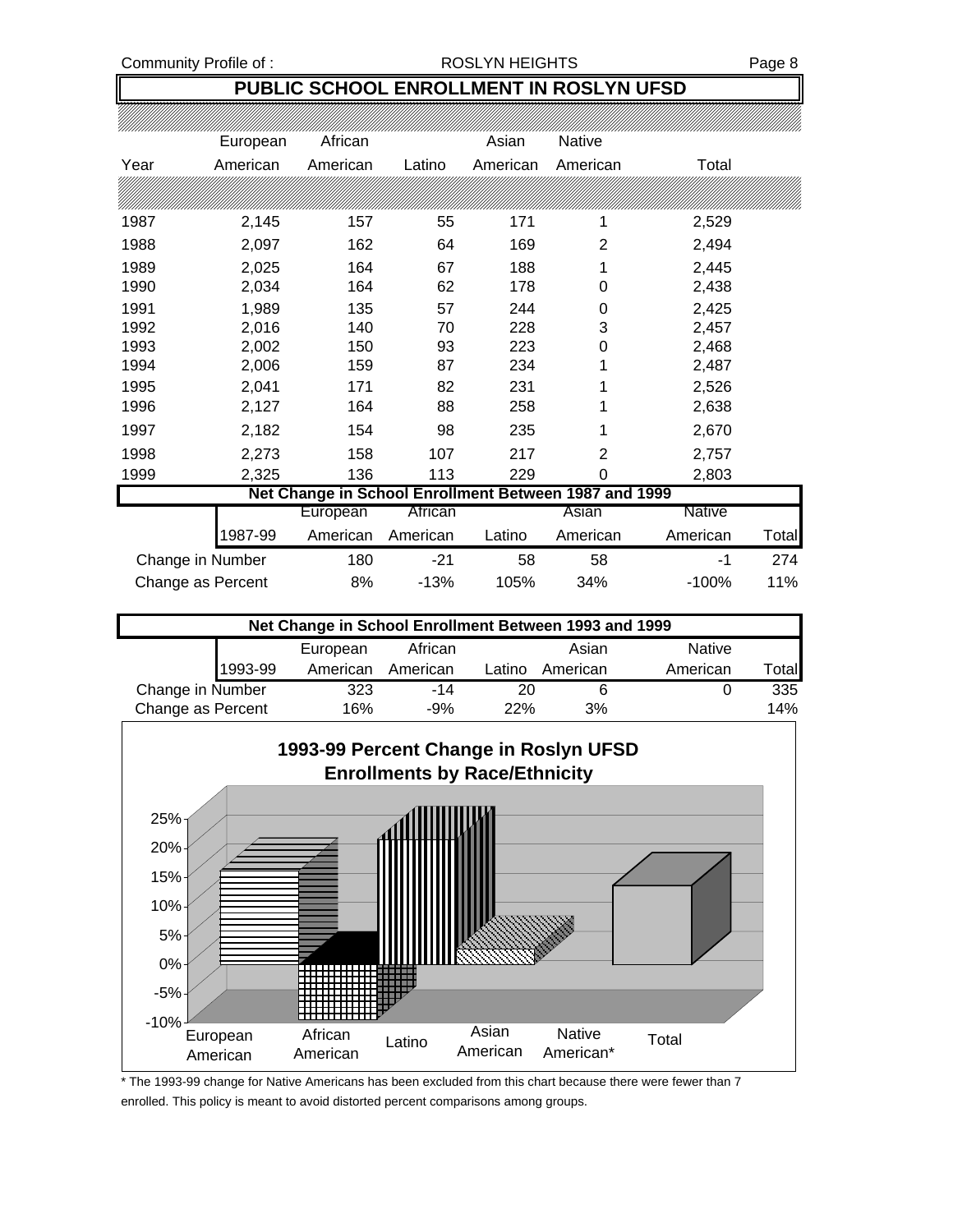Community Profile of : <br>
ROSLYN HEIGHTS Fage 9

## **PUBLIC SCHOOL ENROLLMENT IN EAST WILLISTON UFSD**

|      | European          | African        |          | Asian    | <b>Native</b>                                         |               |       |
|------|-------------------|----------------|----------|----------|-------------------------------------------------------|---------------|-------|
| Year | American          | American       | Latino   | American | American                                              | Total         |       |
|      |                   |                |          |          |                                                       |               |       |
| 1987 | 1130              | 14             | 34       | 78       | 0                                                     | 1256          |       |
| 1988 | 1173              | 13             | 19       | 79       | 0                                                     | 1284          |       |
| 1989 | 1110              | 10             | 31       | 79       | 0                                                     | 1230          |       |
| 1990 | 1116              | 5              | 29       | 94       | 0                                                     | 1244          |       |
| 1991 | 1118              | 3              | 32       | 108      | 0                                                     | 1261          |       |
| 1992 | 1145              | 6              | 47       | 109      | 0                                                     | 1307          |       |
| 1993 | 1232              | 3              | 49       | 93       | 0                                                     | 1377          |       |
| 1994 | 1284              | $\overline{2}$ | 43       | 105      | 0                                                     | 1434          |       |
| 1995 | 1272              | 5              | 45       | 114      | 0                                                     | 1436          |       |
| 1996 | 1305              | 6              | 51       | 91       | 0                                                     | 1453          |       |
| 1997 | 1343              | 5              | 52       | 99       | 0                                                     | 1499          |       |
| 1998 | 1322              | 5              | 49       | 134      | $\Omega$                                              | 1510          |       |
| 1999 | 1271              | 6              | 58       | 196      | 0                                                     | 1531          |       |
|      |                   |                |          |          | Net Change in School Enrollment Between 1987 and 1999 |               |       |
|      |                   | European       | African  |          | Asian                                                 | <b>Native</b> |       |
|      | 1987-99           | American       | American | Latino   | American                                              | American      | Total |
|      | Change in Number  | 141            | -8       | 24       | 118                                                   | 0             | 275   |
|      | Change as Percent | 12%            | $-57%$   | 71%      | 151%                                                  |               | 22%   |

| Net Change in School Enrollment Between 1993 and 1999 |          |          |        |          |               |       |  |  |
|-------------------------------------------------------|----------|----------|--------|----------|---------------|-------|--|--|
|                                                       | European | African  |        | Asian    | <b>Native</b> |       |  |  |
| 1993-99                                               | American | American | ∟atino | American | American      | Total |  |  |
| Change in Number                                      | 39       |          |        | 103      |               | 154   |  |  |
| Change as Percent                                     | 3%       | 100%     | 18%    | 111%     |               | 11%   |  |  |



\* The 1993-99 change for Native Americans & African Americans has been excluded from this chart because there were fewer than 10 enrolled in 1993. This policy is meant to avoid distorted percent comparisons among groups.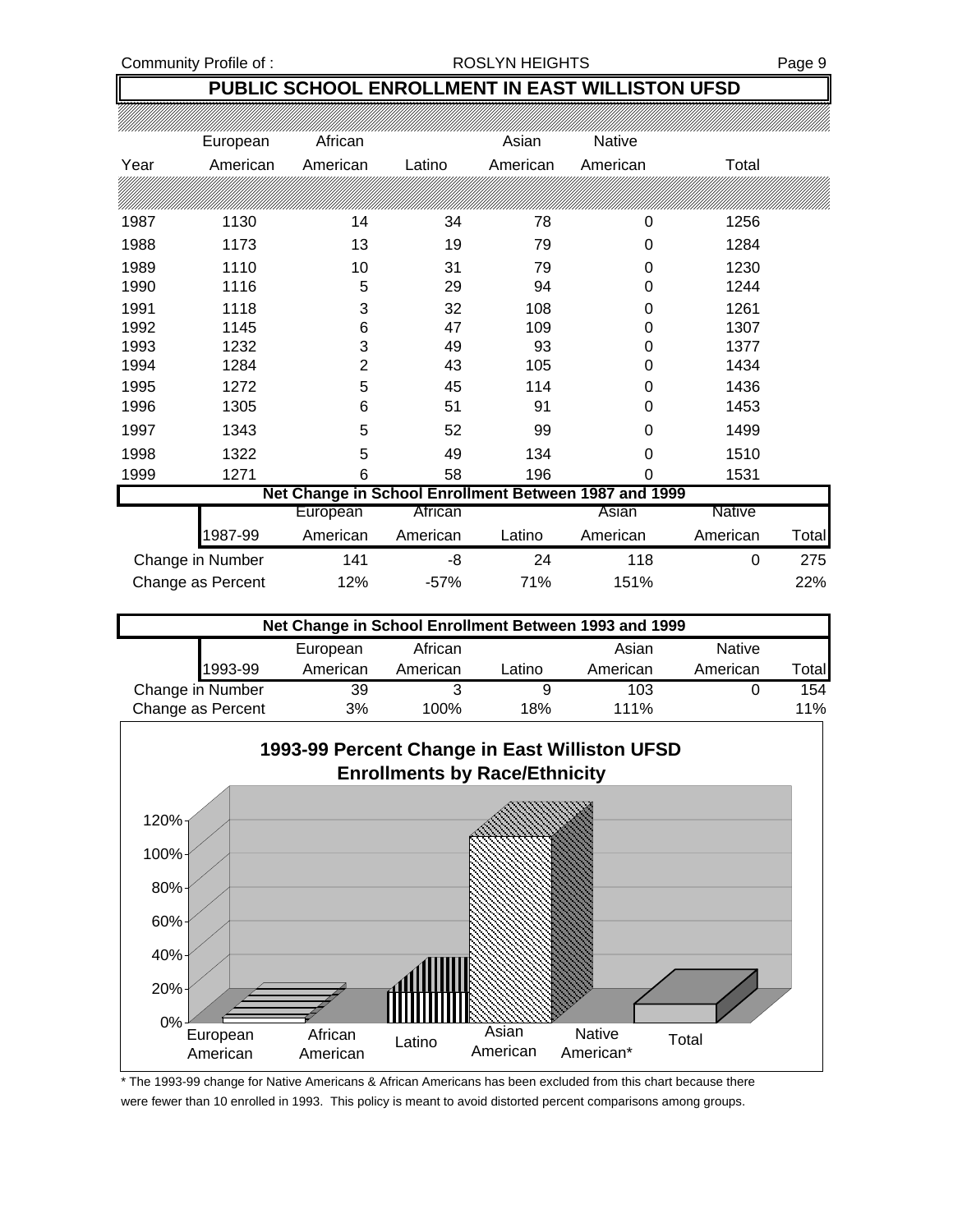## **REPORTED LIMITED ENGLISH PROFICIENT ENGLISH LANGUAGE LEARNERS (LEP/ELLs) IN ROSLYN UFSD\***

| Reported Number and Percent of LEP/ELL Students in Roslyn USFD,<br>N. Hempstead Town and Nassau County |               |         |                         |                      |                         |                      |                         |  |
|--------------------------------------------------------------------------------------------------------|---------------|---------|-------------------------|----------------------|-------------------------|----------------------|-------------------------|--|
|                                                                                                        |               |         | <b>Roslyn UFSD</b>      | Town of N. Hempstead |                         | <b>Nassau County</b> |                         |  |
| Year                                                                                                   | <b>Number</b> |         | <b>Percent of</b>       | <b>Number</b>        | <b>Percent of</b>       |                      | Number Percent of       |  |
|                                                                                                        |               |         | <b>Total Enrollment</b> |                      | <b>Total Enrollment</b> |                      | <b>Total Enrollment</b> |  |
| 1992                                                                                                   |               | 62      | 2.5%                    | 1,628                | 6.2%                    | 6,044                | 3.5%                    |  |
| 1993                                                                                                   |               | 62      | 2.5%                    | 1,771                | 6.7%                    | 6,963                | 4.0%                    |  |
| 1994                                                                                                   |               | 54      | 2.2%                    | 1,822                | 6.7%                    | 7,492                | 4.2%                    |  |
| 1995                                                                                                   |               | 53      | 2.1%                    | 1,714                | 6.2%                    | 7,823                | 4.3%                    |  |
| 1996                                                                                                   |               | 58      | 2.2%                    | 1,941                | 7.0%                    | 8.276                | 4.5%                    |  |
| 1997                                                                                                   |               | 56      | 2.1%                    | 2,013                | 7.1%                    | 9,219                | 4.9%                    |  |
| 1998                                                                                                   |               | 55      | 2.0%                    | 1,848                | 6.4%                    | 9,353                | 4.8%                    |  |
| 1999                                                                                                   |               | 56      | 2.0%                    | 2,115                | 7.3%                    | 10,077               | 5.1%                    |  |
| 1999 Total                                                                                             |               |         |                         |                      |                         |                      |                         |  |
| Enrollment                                                                                             |               | 2,803   |                         | 29,000               |                         | 195,804              |                         |  |
| 1992 - 1999<br>% Change                                                                                |               | $-9.7%$ |                         | 29.9%                |                         | 66.7%                |                         |  |

\* In the 1998-1999 school year, there were 77 different languages spoken by students enrolled

in Nassau County public schools.



\*\* The annual number of reported LEP/ELLs enrollment is based upon the number of Limited English Proficient English Language Learners in the local district as reported on the State Education Department/ The University of the State of New York, Commissioners Regulations Part 154 Application.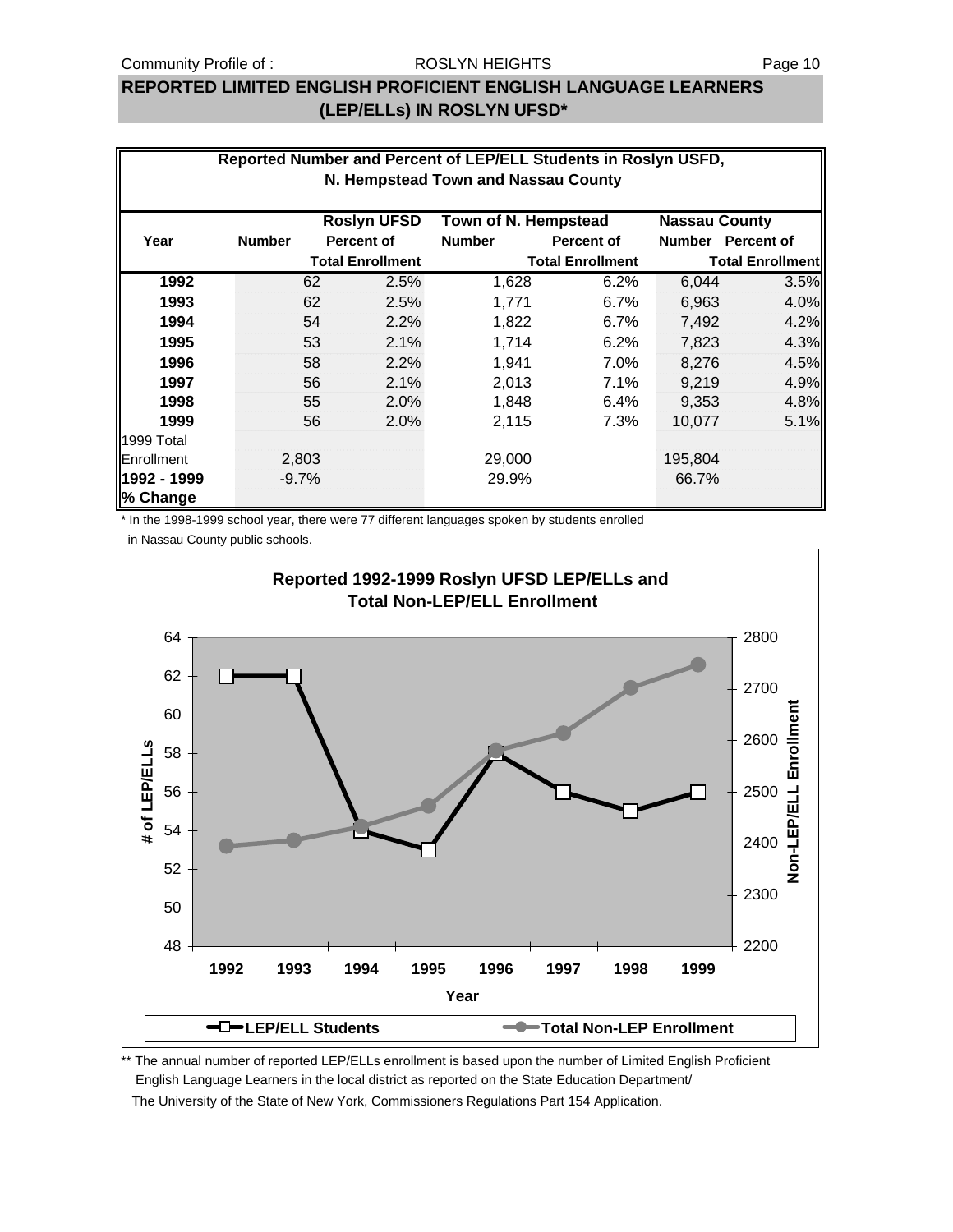### **REPORTED LIMITED ENGLISH PROFICIENT ENGLISH LANGUAGE LEARNERS (LEP/ELLs) IN EAST WILLISTON UFSD\***

| Reported Number and Percent of LEP/ELL Students in East Williston UFSD, |               |                         |                            |                         |                   |                         |                   |  |  |
|-------------------------------------------------------------------------|---------------|-------------------------|----------------------------|-------------------------|-------------------|-------------------------|-------------------|--|--|
| N. Hempstead Town and Nassau County                                     |               |                         |                            |                         |                   |                         |                   |  |  |
|                                                                         |               |                         | <b>East Williston UFSD</b> | Town of N. Hempstead    |                   | <b>Nassau County</b>    |                   |  |  |
| Year                                                                    | <b>Number</b> |                         | <b>Percent of</b>          | <b>Number</b>           | <b>Percent of</b> |                         | Number Percent of |  |  |
|                                                                         |               | <b>Total Enrollment</b> |                            | <b>Total Enrollment</b> |                   | <b>Total Enrollment</b> |                   |  |  |
| 1992                                                                    |               | 48                      | 3.7%                       | 1,628                   | 6.2%              | 6,044                   | 3.5%              |  |  |
| 1993                                                                    |               | 65                      | 4.7%                       | 1,771                   | 6.7%              | 6,963                   | 4.0%              |  |  |
| 1994                                                                    |               | 69                      | 4.8%                       | 1,822                   | 6.7%              | 7,492                   | 4.2%              |  |  |
| 1995                                                                    |               | 50                      | 3.5%                       | 1,714                   | 6.2%              | 7,823                   | 4.3%              |  |  |
| 1996                                                                    |               | 59                      | 4.1%                       | 1,941                   | 7.0%              | 8,276                   | 4.5%              |  |  |
| 1997                                                                    |               | 67                      | 4.5%                       | 2,013                   | 7.1%              | 9,219                   | 4.9%              |  |  |
| 1998                                                                    |               | 68                      | 4.5%                       | 1,848                   | 6.4%              | 9,353                   | 4.8%              |  |  |
| 1999                                                                    |               | 68                      | 4.4%                       | 2,115                   | 7.3%              | 10,077                  | 5.1%              |  |  |
| 1999 Total                                                              |               |                         |                            |                         |                   |                         |                   |  |  |
| Enrollment                                                              |               | 1,531                   |                            | 117,036                 |                   | 195,804                 |                   |  |  |
| 1992 - 1999<br>% Change                                                 |               | 41.7%                   |                            | 29.9%                   |                   | 66.7%                   |                   |  |  |

\* In the 1998-1999 school year, there were 77 different languages spoken by students enrolled in Nassau County public schools.



\*\* The annual number of reported LEP/ELLs enrollment is based upon the number of Limited English Proficient English Language Learners in the local district as reported on the State Education Department/ The University of the State of New York, Commissioners Regulations Part 154 Application.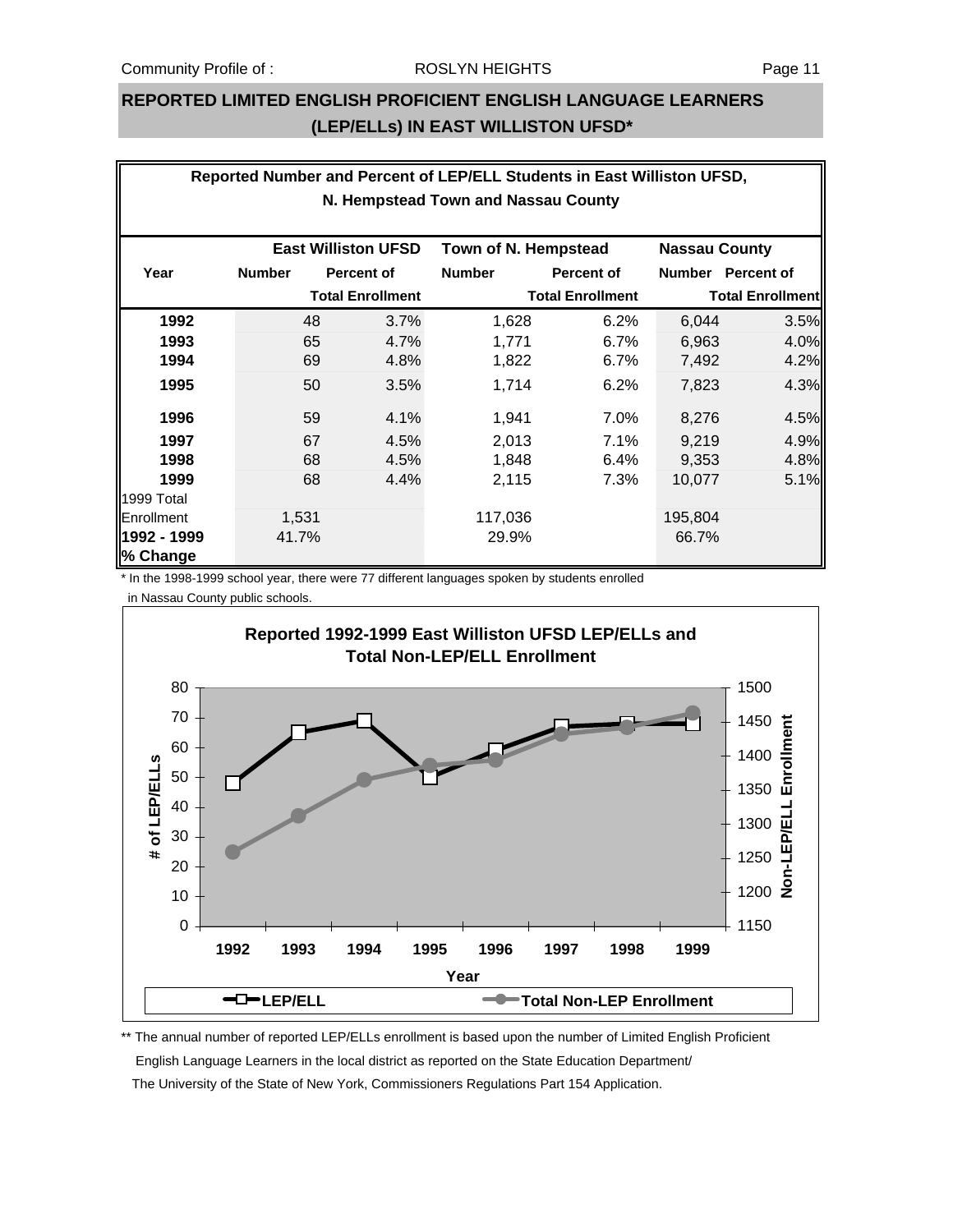Community Profile of : ROSLYN HEIGHTS **Page 12** 

 **Dropout Percents in Roslyn UFSD, Town of North Hempstead, & Nassau County**

| DROPOUT NUMBERS & PERCENTS OF HIGH SCHOOL ENROLLMENT* |            |            |          |          |          |          |  |  |  |  |
|-------------------------------------------------------|------------|------------|----------|----------|----------|----------|--|--|--|--|
| Year                                                  | District-# | District-% | Town-#** | Town-%** | County-# | County-% |  |  |  |  |
|                                                       |            |            |          |          |          |          |  |  |  |  |
| 1987                                                  | 4          | 0.4        | 62       | 0.6      | 1284     | 2.0      |  |  |  |  |
| 1988                                                  | 3          | 0.3        | 90       | 0.9      | 1177     | 2.0      |  |  |  |  |
| 1989                                                  |            | 0.1        | 65       | 0.7      | 932      | 1.7      |  |  |  |  |
| 1990                                                  | 4          | 0.5        | 63       | 0.7      | 759      | 1.4      |  |  |  |  |
| 1991                                                  | 4          | 0.5        | 84       | 0.9      | 613      | 1.2      |  |  |  |  |
| 1992                                                  | 0          | 0.0        | 71       | 0.8      | 654      | 1.2      |  |  |  |  |
| 1993                                                  |            | 0.1        | 56       | 0.6      | 630      | 1.2      |  |  |  |  |
| 1994                                                  | 3          | 0.4        | 85       | 0.9      | 724      | 1.4      |  |  |  |  |
| 1995                                                  |            | 0.1        | 55       | 0.6      | 531      | 1.0      |  |  |  |  |
| 1996                                                  | 0          | 0.0        | 42       | 0.4      | 477      | 0.9      |  |  |  |  |
| 1997                                                  | $\Omega$   | 0.0        | 41       | 0.4      | 479      | 0.9      |  |  |  |  |
| 1998                                                  |            | 0.1        | 43       | 0.4      | 489      | 0.9      |  |  |  |  |

\*Dropout Rate = Dropouts divided by 9-12 grade enrollment including ungraded secondary enrollment. A dropout is

defined as any pupil who left school prior to graduation & did not enter another school or program leading to a GED.



\*\*Town data based on a weighted average of communities which are fully or partially located within town boundaries.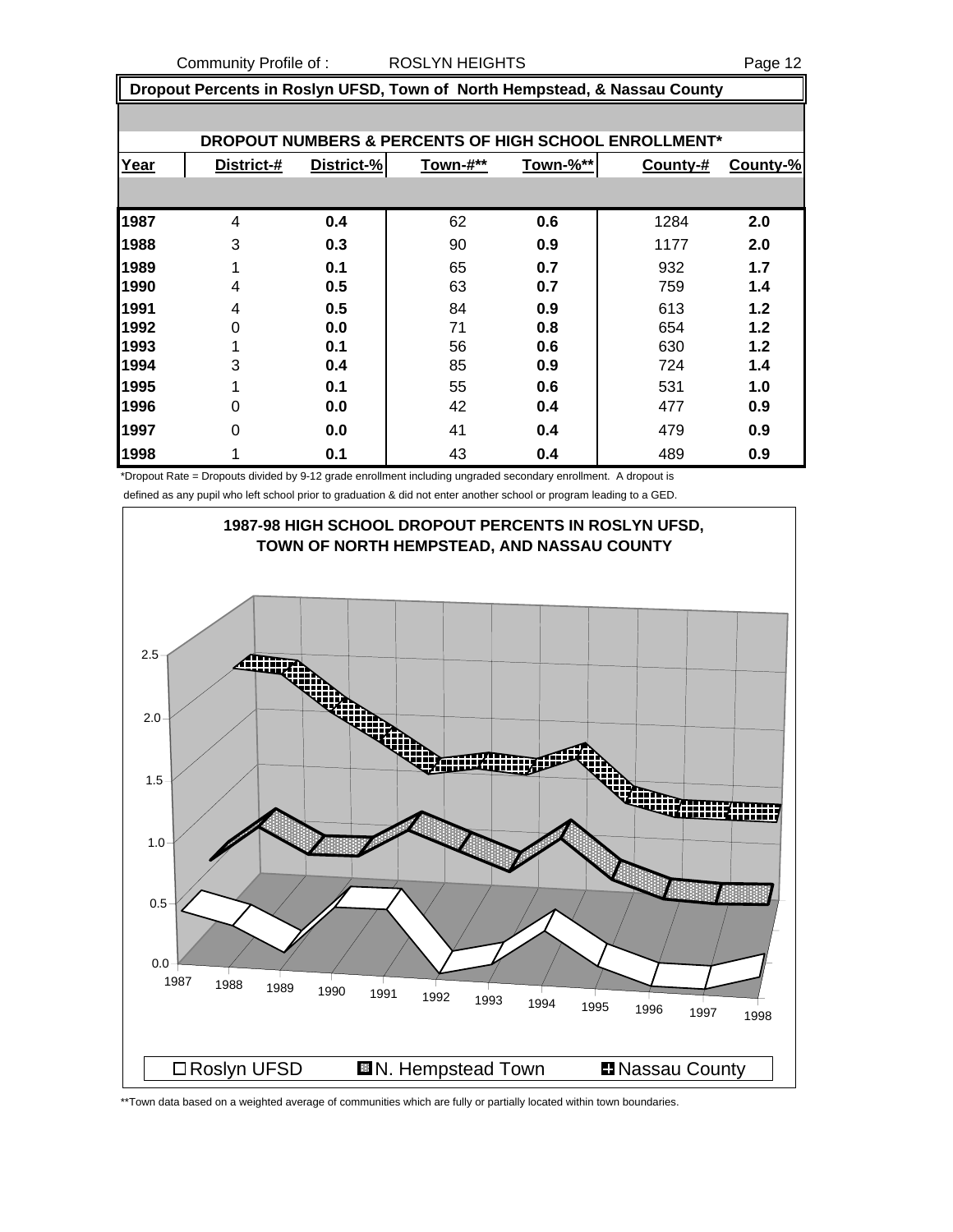#### Community Profile of : <br>
ROSLYN HEIGHTS 
RESERVIES 
RADIA Page 13

**Dropouts in E. Williston UFSD, North Hempstead Town, & Nassau County**

| DROPOUT NUMBERS & PERCENTS OF HIGH SCHOOL ENROLLMENT* |            |            |          |          |          |          |  |  |  |  |
|-------------------------------------------------------|------------|------------|----------|----------|----------|----------|--|--|--|--|
| Year                                                  | District-# | District-% | Town-#** | Town-%** | County-# | County-% |  |  |  |  |
|                                                       |            |            |          |          |          |          |  |  |  |  |
| 1987                                                  | 1          | 0.2        | 62       | 0.6      | 1284     | 2.0      |  |  |  |  |
| 1988                                                  | 1          | 0.2        | 90       | 0.9      | 1177     | 2.0      |  |  |  |  |
| 1989                                                  | 0          | 0.0        | 65       | 0.7      | 932      | 1.7      |  |  |  |  |
| 1990                                                  | 0          | 0.0        | 63       | 0.7      | 759      | 1.4      |  |  |  |  |
| 1991                                                  | 0          | 0.0        | 84       | 0.9      | 613      | $1.2$    |  |  |  |  |
| 1992                                                  | 0          | 0.0        | 71       | 0.8      | 654      | $1.2$    |  |  |  |  |
| 1993                                                  | 2          | 0.7        | 56       | 0.6      | 630      | $1.2$    |  |  |  |  |
| 1994                                                  | 0          | 0.0        | 85       | 0.9      | 724      | 1.4      |  |  |  |  |
| 1995                                                  | 0          | 0.0        | 55       | 0.6      | 531      | 1.0      |  |  |  |  |
| 1996                                                  | 0          | 0.0        | 42       | 0.4      | 477      | 0.9      |  |  |  |  |
| 1997                                                  | 0          | 0.0        | 41       | 0.4      | 479      | 0.9      |  |  |  |  |
| 1998                                                  |            | 0.2        | 43       | 0.4      | 489      | 0.9      |  |  |  |  |

\*Dropout Rate = Dropouts divided by 9-12 grade enrollment including ungraded secondary enrollment. A dropout

is defined as any pupil who left school prior to graduation & did not enter another school or program leading to a GED.



\*\*Town data based on a weighted average of communities which are fully or partially located within town boundaries.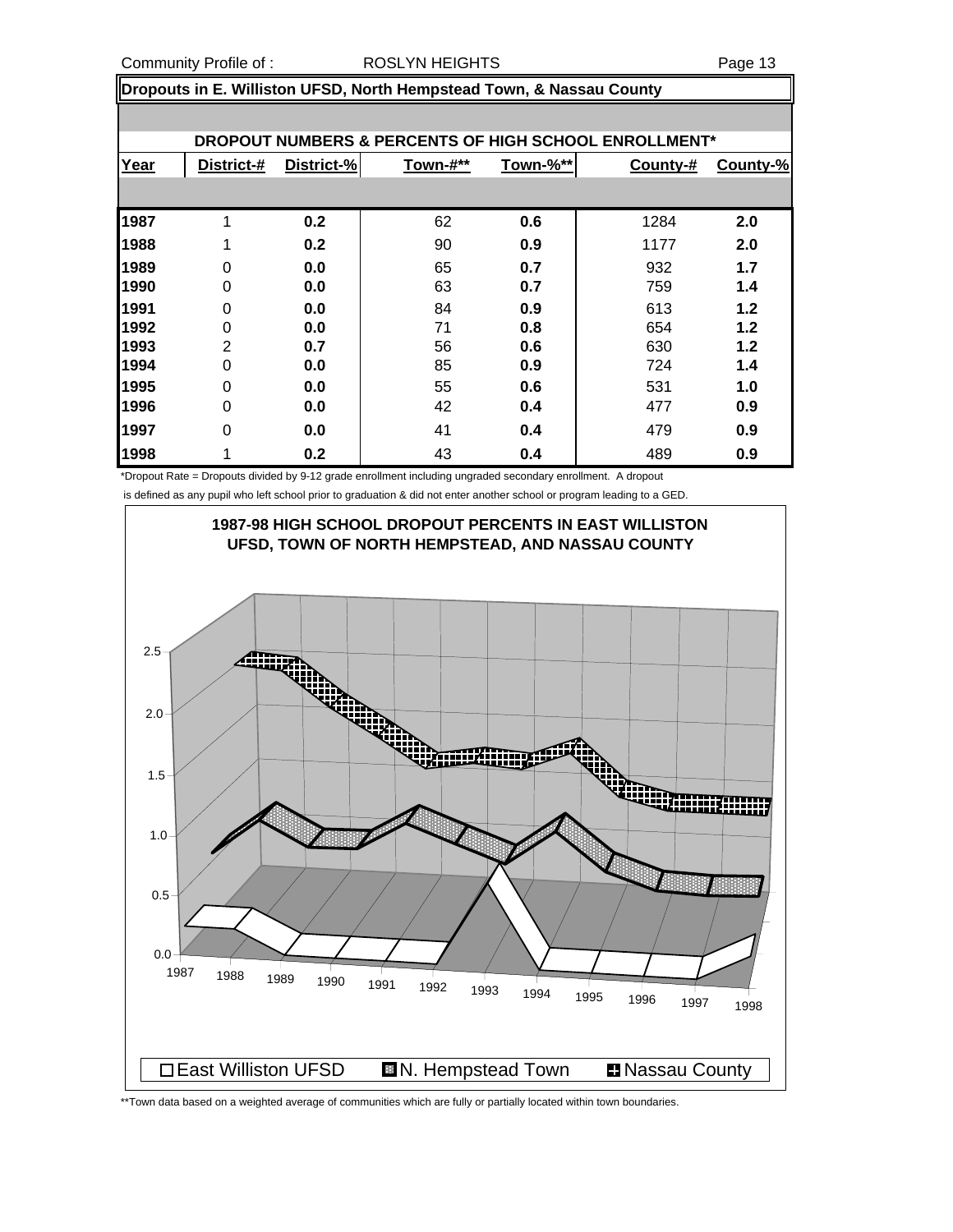| 1982-97 Total Births and Fertility Rates For Roslyn Heights 11577 |                                   |           |                      |           |               |                       |  |  |  |  |
|-------------------------------------------------------------------|-----------------------------------|-----------|----------------------|-----------|---------------|-----------------------|--|--|--|--|
|                                                                   | Nassau County and New York State* |           |                      |           |               |                       |  |  |  |  |
|                                                                   | <b>Roslyn Heights</b>             |           | <b>Nassau County</b> |           |               | <b>New York State</b> |  |  |  |  |
|                                                                   |                                   | Fertility |                      | Fertility |               | Fertility             |  |  |  |  |
| Year                                                              | Births**                          | Rate      | <b>Births</b>        | Rate      | <b>Births</b> | Rate                  |  |  |  |  |
| 1982                                                              | 109                               | 38.2      | 14,342               | 49.0      | 246,889       | 59.6                  |  |  |  |  |
| 1983                                                              | 107                               | 38.9      | 14,541               | 49.8      | 248,222       | 59.6                  |  |  |  |  |
| 1984                                                              | 111                               | 41.3      | 14,758               | 50.6      | 250,436       | 59.9                  |  |  |  |  |
| 1985                                                              | 111                               | 42.6      | 15,247               | 52.3      | 258,826       | 61.6                  |  |  |  |  |
| 1986                                                              | 112                               | 44.2      | 15,567               | 53.5      | 263,045       | 62.3                  |  |  |  |  |
| 1987                                                              | 114                               | 46.8      | 16,504               | 56.8      | 271,355       | 64.0                  |  |  |  |  |
| 1988                                                              | 121                               | 50.9      | 17,072               | 58.8      | 279,976       | 65.8                  |  |  |  |  |
| 1989                                                              | 134                               | 58.3      | 17,700               | 61.1      | 290,528       | 67.9                  |  |  |  |  |
| 1990                                                              | 134                               | 60.4      | 18,180               | 62.8      | 297,468       | 69.3                  |  |  |  |  |
| 1991                                                              | 146                               | 67.3      | 17,864               | 62.2      | 292,523       | 68.1                  |  |  |  |  |
| 1992                                                              | 152                               | 70.3      | 18,065               | 63.3      | 287,531       | 67.2                  |  |  |  |  |
| 1993                                                              | 149                               | 69.5      | 17,931               | 63.2      | 282,377       | 66.3                  |  |  |  |  |
| 1994                                                              | 148                               | 68.2      | 17,903               | 64.6      | 277,945       | 65.6                  |  |  |  |  |
| 1995                                                              | 153                               | 70.2      | 18,084               | 66.0      | 271,042       | 64.3                  |  |  |  |  |
| 1996                                                              | 159                               | 74.8      | 17,722               | 63.8      | 263,611       | 63.0                  |  |  |  |  |
| 1997                                                              | 162                               | 77.9      | 17,100               | 62.0      | 256,976       | 61.8                  |  |  |  |  |

#### **1982 - 1997 Roslyn Heights Total Births**



\* Fertility rate based on live births per 1,000 female population 15-44. Data for 1990-97 reflect zip

 code boundaries. Data for prior years reflect the local community as comprised by census tracts. \*\* The number of births in the Roslyn Heights area is a three year "running" average for all years. Source: Nassau County & New York State Departments of Health.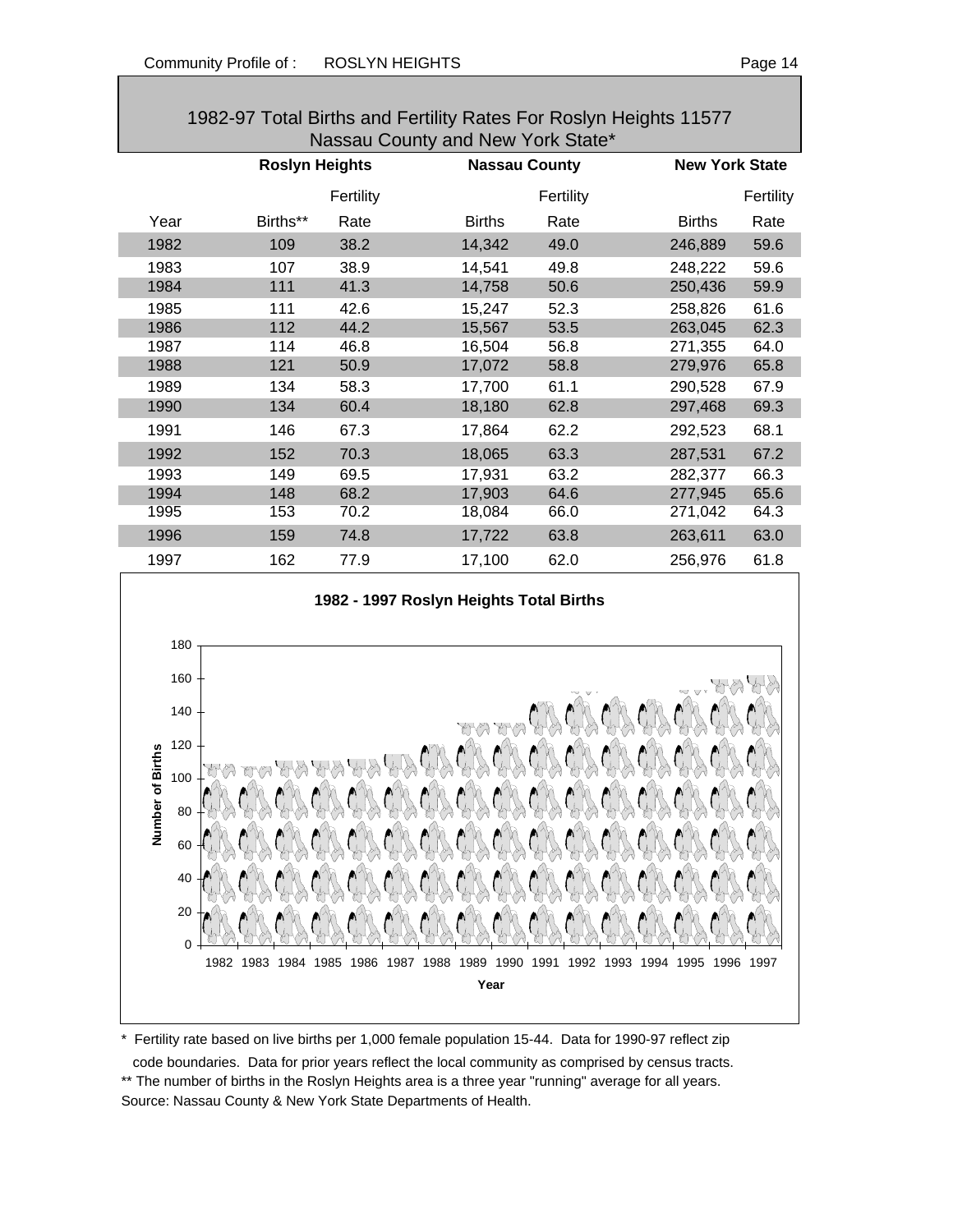| 1984-97 Births To Teen Mothers and Fertility Rates            |
|---------------------------------------------------------------|
| For Roslyn Heights 11577*, Nassau County and New York State** |

|      | <b>Roslyn Heights</b> |           |               | <b>Nassau County</b> |               | <b>New York State</b> |  |  |
|------|-----------------------|-----------|---------------|----------------------|---------------|-----------------------|--|--|
|      | Teen                  | Fertility | Teen          | Fertility            | Teen          | Fertility             |  |  |
| Year | <b>Births</b>         | Rate      | <b>Births</b> | Rate                 | <b>Births</b> | Rate                  |  |  |
| 1984 | 3                     | 8.7       | 668           | 12.2                 | 25,658        | 35.7                  |  |  |
| 1985 | 3                     | 9.0       | 711           | 13.4                 | 25,470        | 36.4                  |  |  |
| 1986 | 2                     | 5.6       | 685           | 13.4                 | 25,134        | 37.0                  |  |  |
| 1987 | 2                     | 4.9       | 677           | 13.8                 | 25,080        | 38.0                  |  |  |
| 1988 | $\overline{2}$        | 5.1       | 663           | 14.1                 | 25,861        | 40.3                  |  |  |
| 1989 | 3                     | 9.7       | 679           | 15.0                 | 26,593        | 42.7                  |  |  |
| 1990 | 3                     | 10.2      | 674           | 15.6                 | 26,553        | 44.0                  |  |  |
| 1991 | 5                     | 18.3      | 672           | 16.0                 | 26,216        | 44.1                  |  |  |
| 1992 | $\overline{4}$        | 13.6      | 629           | 15.1                 | 25,330        | 43.4                  |  |  |
| 1993 | 3                     | 10.3      | 700           | 18.4                 | 25,515        | 44.3                  |  |  |
| 1994 | 3                     | 6.8       | 682           | 18.2                 | 25,852        | 45.3                  |  |  |
| 1995 | 4                     | 8.4       | 668           | 18.0                 | 24,805        | 43.6                  |  |  |
| 1996 | $\overline{4}$        | 10.2      | 637           | 15.8                 | 23,864        | 41.8                  |  |  |
| 1997 | 4                     | 10.4      | 561           | 13.9                 | 22,185        | 38.5                  |  |  |





\* The number of birth to teen mothers in the Roslyn Heights area is a three year "running" average for all years.

\*\* Fertility rate based on live births per 1,000 female population 15-19. Data for 1990-97 reflect zip code boundaries. Data for prior years reflect the local community as comprised by census tracts.